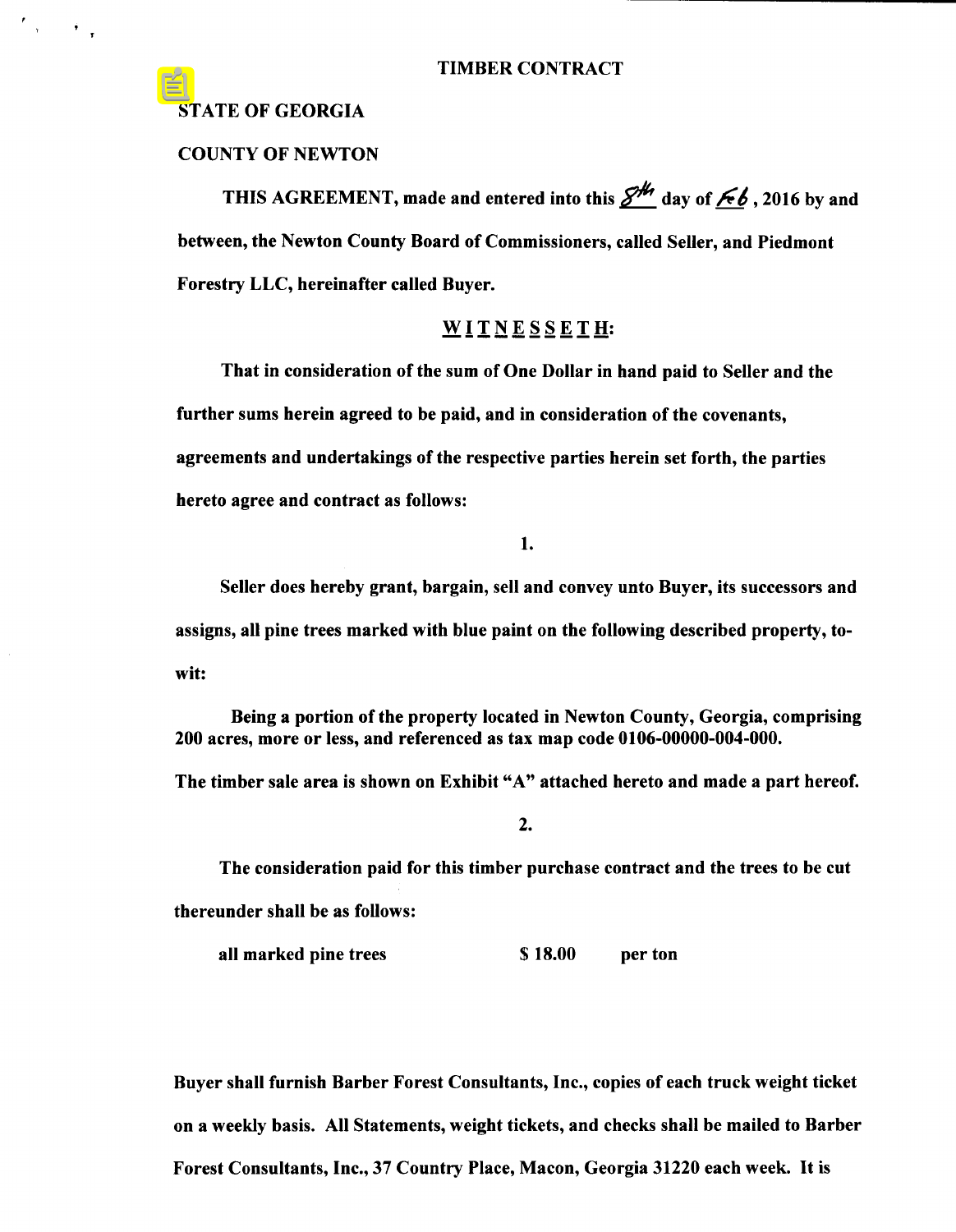agreed that all checks for timber harvested shall be issued payable to the Newton County Board of Commissioners at the rate of \$16.75/ton and Barber Forest Consultants, Inc. a rate of \$1.25/ton on a weekly basis.

r

 $\mathbf{A}$  .

3.

a) The Buyer shall have 12 months to cut and remove all of the conveyed timber from the land herein described and to exercise all of the privileges herein conveyed. b) Neither Seller nor Buyer shall be responsible for nonperformance or delay due to strike, lockout, riot, war, act of the public enemy, act of God or other causes ( whether or not of a similar nature) beyond the reasonable control of the party. The terms of this contract shall be extended for an equivalent period of time as the performance of the parties is excused; and, without limiting the foregoing, it is specifically agreed Buyer shall cease all logging operations during wet weather so as to avoid damage by heavy equipment to the property. Only Mack Barber of Barber Forest Consultants, Inc. reserves the right to cease the logging due to wet weather at his discretion.

4.

Buyer, its successors and assigns, shall have the right for itself, its servants, agents and workmen of ingress and egress, in, through, across, over and upon the said lands and all lands owned by Seller which are contiguous to the above described tract for the purpose of cutting, manufacturing, removing and transporting the said trees and timber granted, and the full right to use such vehicles and other machinery as are used in logging operations.

5.

Buyer shall have the further right to use all approved roads from and within said property and to construct roads sufficient to cut and remove trees off of this tract or adjoining tracts. Seller's agent shall approve all new layout of roads prior to construction. All loading will be done within designated sale areas. No loading or logging equipment will be allowed outside the harvest area or within any young natural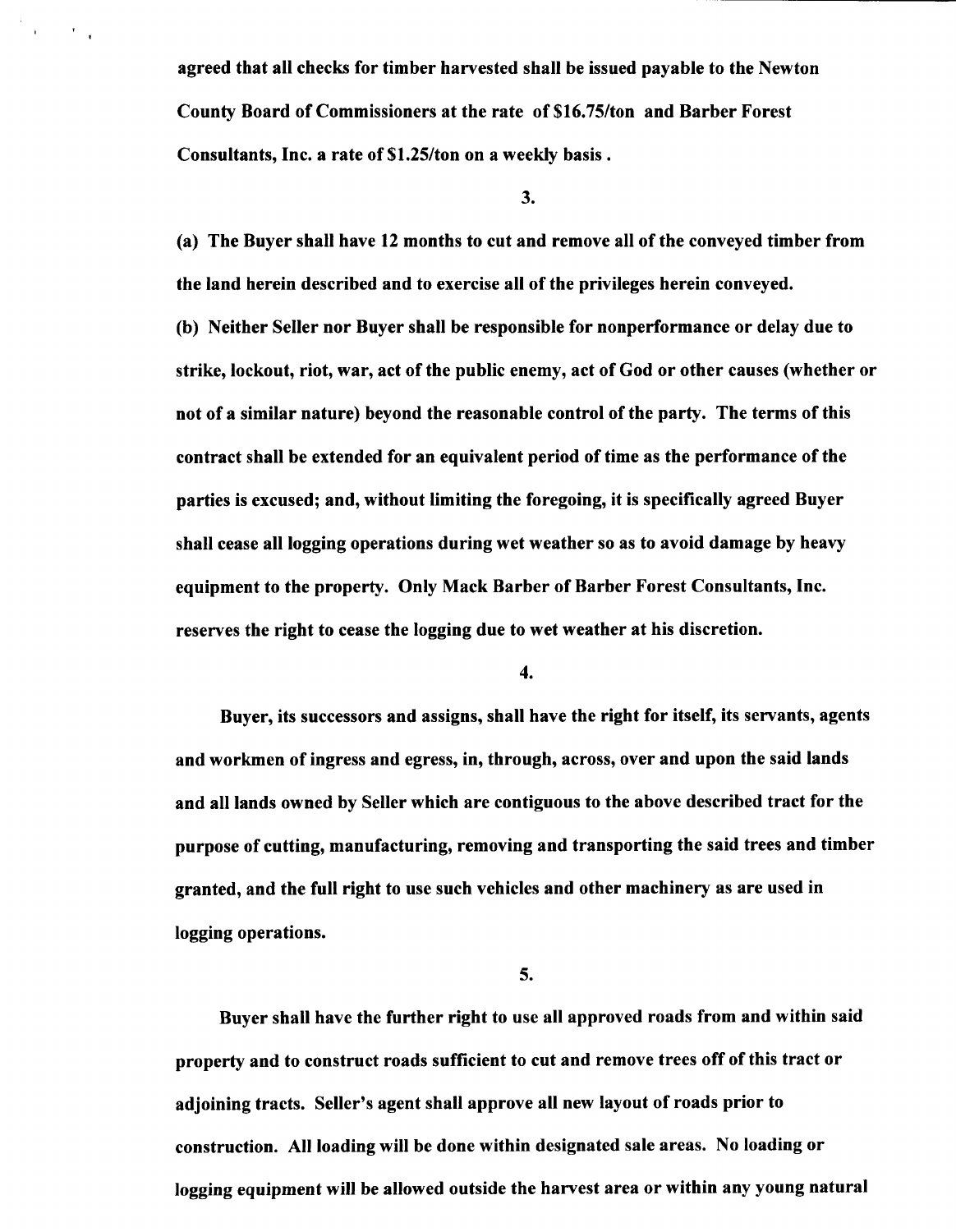pine stand. All logging debris (limbs, tops, butts, etc.) accumulated at the loading decks and limbing gates is to be either piled in open areas at least 66 feet from the nearest merchantable tree or scattered throughout the areas that were logged. All existing roads and fences shall be maintained during logging and will be restored by Buyer to their present condition when logging is completed. It is agreed that Newton County will restore the woods road entrance to the 46 acre tract off of Davis Ford Road for logging access. Buyer further agrees to keep open areas and roads free of tops and logging debris. In locating skid roads and trails, Buyer agrees to abide by the " Recommended Best Management Practices for Forestry in Georgia" manual published by the Georgia Forestry Commission. It is understood however that Buyer is under no obligation to take any extraordinary measures such as the placing of culverts or other device to aid in drainage, avoid erosion, etc.

 $\mathcal{F}_{\mathcal{F},\mathcal{F}}$ 

6.

The Seller hereby gives and grants to the Buyer the right to operate skidders, tractors, trucks, and any other logging equipment necessary for cutting and removing the timber herein conveyed.

7.

At the completion of the logging operation no junk, equipment, tractor tires, oil drums, or other debris shall be left on the property by the Buyer.

8.

All trees that are not subject to this agreement shall be protected against damage from felling, skidding, and hauling operations conducted by Buyer or any of its agents or assigns. In the event that Buyer or any of its agents or employees cut any trees which are not included in this sale, Buyer agrees to pay Seller <sup>a</sup> sum equal to twice the reasonable market value of such trees based on the value of the timber at the time of the execution of this instrument. It is further agreed, that any merchantable trees that have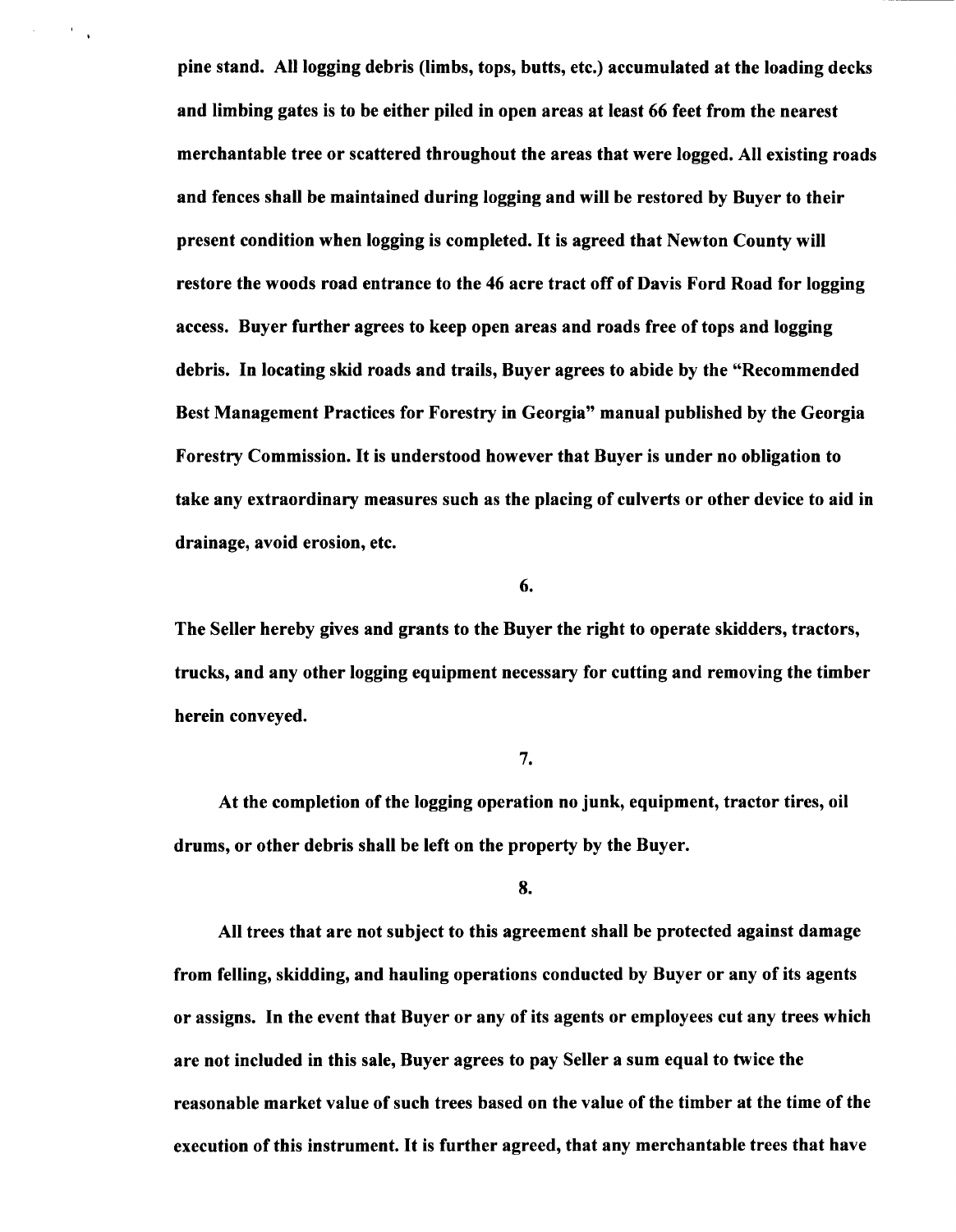been cut and left in the timber sale area shall be valued by Mack Barber and paid for at the above unit price.

 $\frac{1}{2}$  .

9.

A. Seller hereby warrants that it has good and merchantable fee simple title to the said lands and the right to sell the timber herein described, free of all taxes, levies, government regulations and other restrictions (except as noted), for the term of this agreement; that Seller has the legal right and authority to sell said trees and timber, to make this contract; and Seller will forever defend said title and the rights herein granted against the claims of all persons whomsoever; and to grant and extend to Buyer all of the rights, privileges and authority herein sought to be granted and extended. Seller covenants and agrees to save harmless and keep indemnified the Buyer, its successors and assigns, against any and all losses, costs, damages, adverse claims, tort claims, judgments, decrees and expenses which Buyer, its successors or assigns, may or shall suffer, incur, sustain or be subjected to by reason of any want or failure of, or defect in, or encumbrance upon the title to the timber sold. Buyer shall hold the Seller harmless and indemnify Seller from any claim or liability which may occur or be caused solely by the negligence of Buyer, in any operations connected with the cutting and removing of the timber herein sold.

B. To the best of Seller's knowledge and belief, the Property is not known to be the habitat of any species listed, or in published proposals for listing, under Federal or State law or regulation as a threatened or endangered species, and Buyer may harvest the Timber without violating any state or federal laws, including environmental laws or regulations.

1. Buyer will conduct its logging operations in compliance with state and federal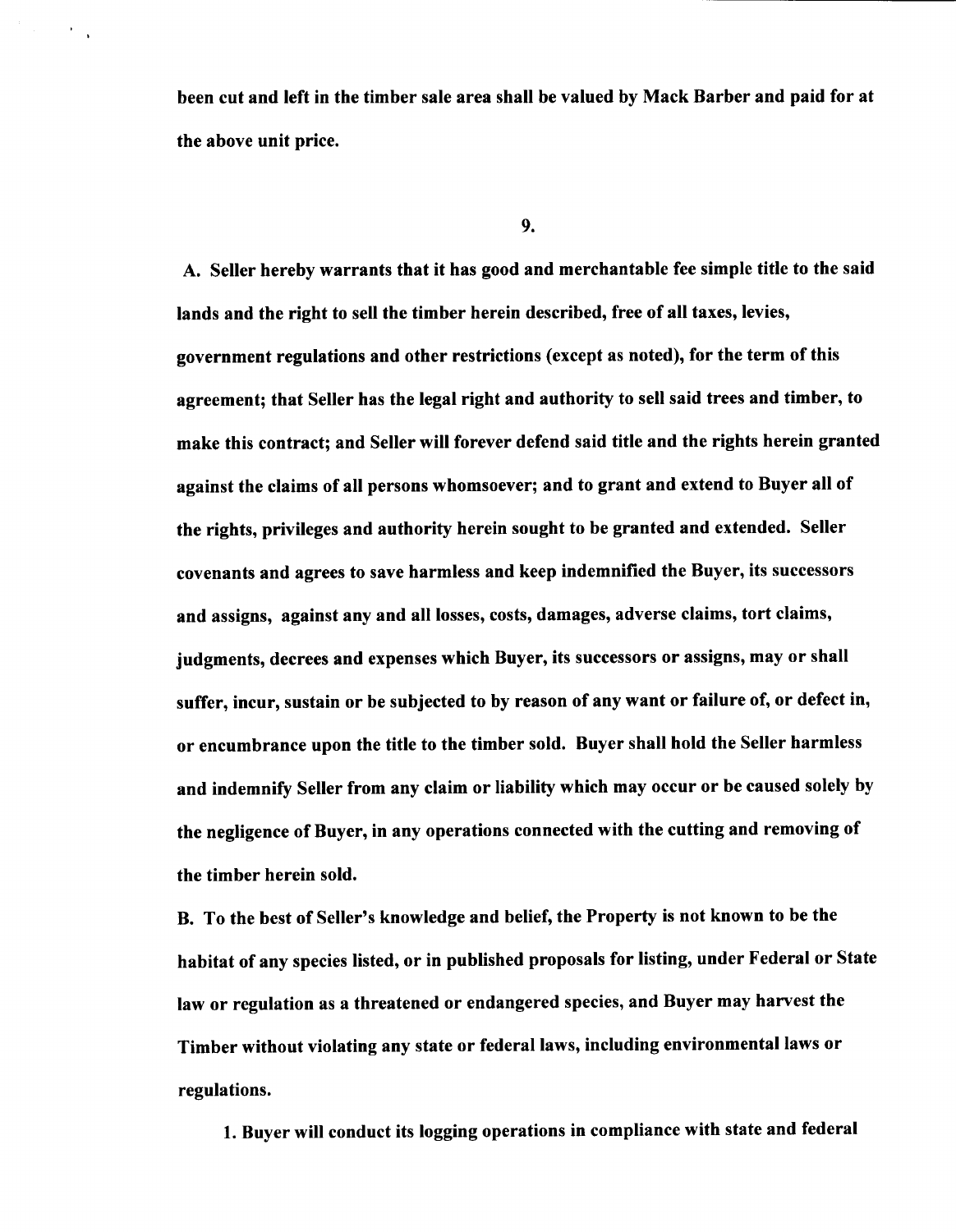environmental laws and regulations relating to logging and forest management practices. Buyer shall also comply with the Georgia Forestry Commission' s " Best Management Practices" in the harvesting of said trees and timber.

 $\alpha = 0.01$ 

2. In the event that the harvesting of the trees and timber constitutes a violation of any federal or state environmental law or regulation currently in existence or hereinafter enacted, the parties hereto shall bear responsibility for any costs, expenses, fines, or losses attributable to any such violations or purported violations in proportion to their relative responsibilities.

## 10.

Seller agrees to pay to the Tax Commissioner of Newton County, Georgia, if and when due, ad valorem taxes accruing pursuant to O.C.G.A. Section 48-5-7.5.

## 11.

In the event of any dispute between Seller and Buyer arising out of the terms and conditions of this agreement and the performance of either party hereunder, Seller and Buyer agree to accept the decision of an arbitration board of three (3) members. One member shall be selected by Seller, one by the Buyer, and the third member shall be selected by the first two arbiters appointed. All of said arbiters chosen shall be foresters licensed by the State of Georgia. The arbiters must reach an agreement within thirty 30) days after the appointment of an arbiter by the Seller and Buyer. The period allowed herein for cutting and removal of timber shall be extended automatically for the number of days required to complete the selection of arbiters and to complete the arbitration of such issue. In the event that either party is dissatisfied with the decision of the arbitrators, then they must pursue any other remedies provided by law, including the filing of a law suit to determine their rights.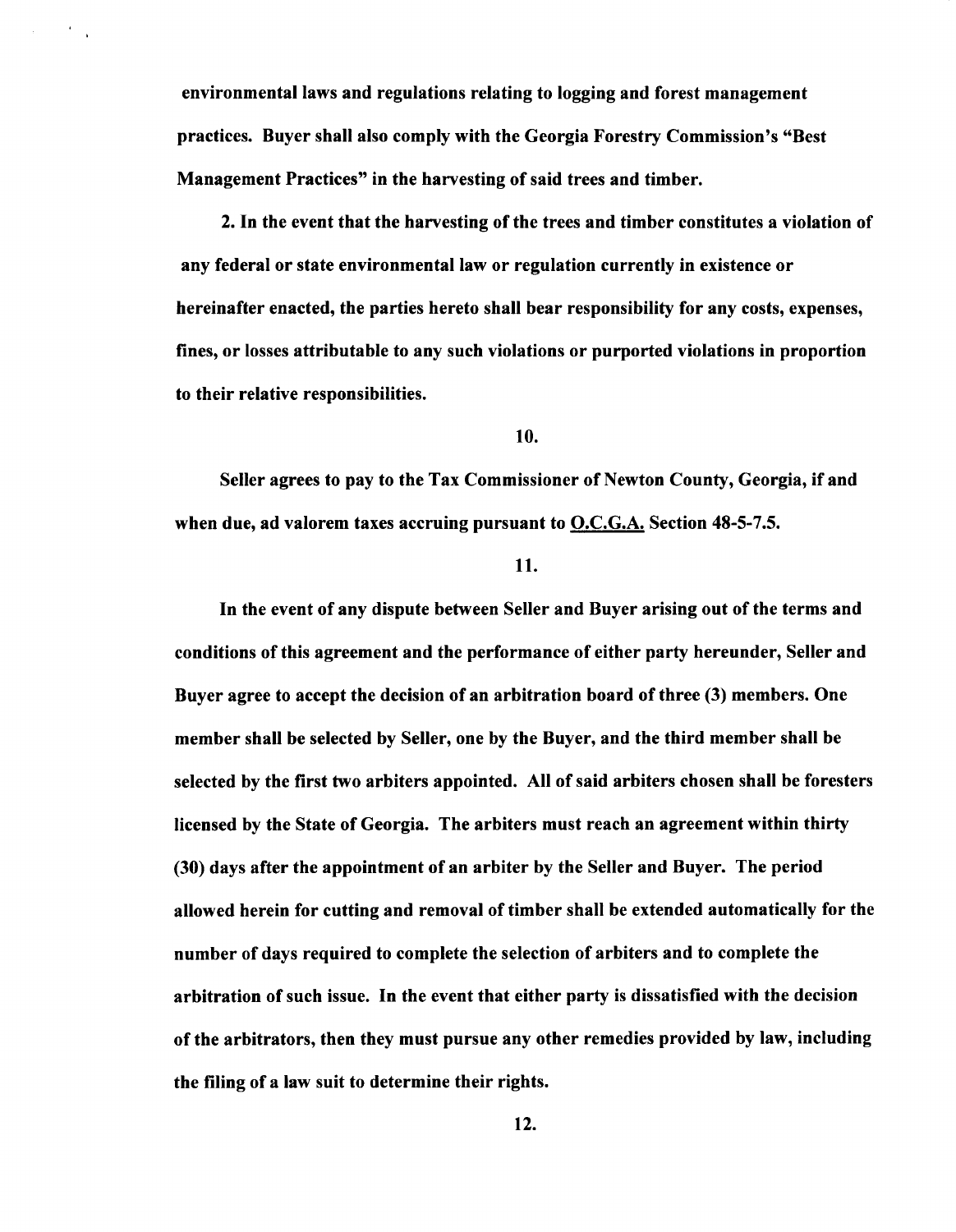IN WITNESS WHEREOF, the Seller and Buyer have hereunto set their hands and affixed their seals the day and year first above written.

SELLER: Newton County Board of Comm. By:

**Authorized Signature** 

Signed, sealed and delivered by Seller in the presence of:



**BUYER: Pigdmont Forestry LLC** By:

**Authorized Signature** 

Signed, sealed and delivered by Bufer/in the presence afterman **DETEK C EDUCATE NRES** GEORGIA itness willite August 14. **Notary Public**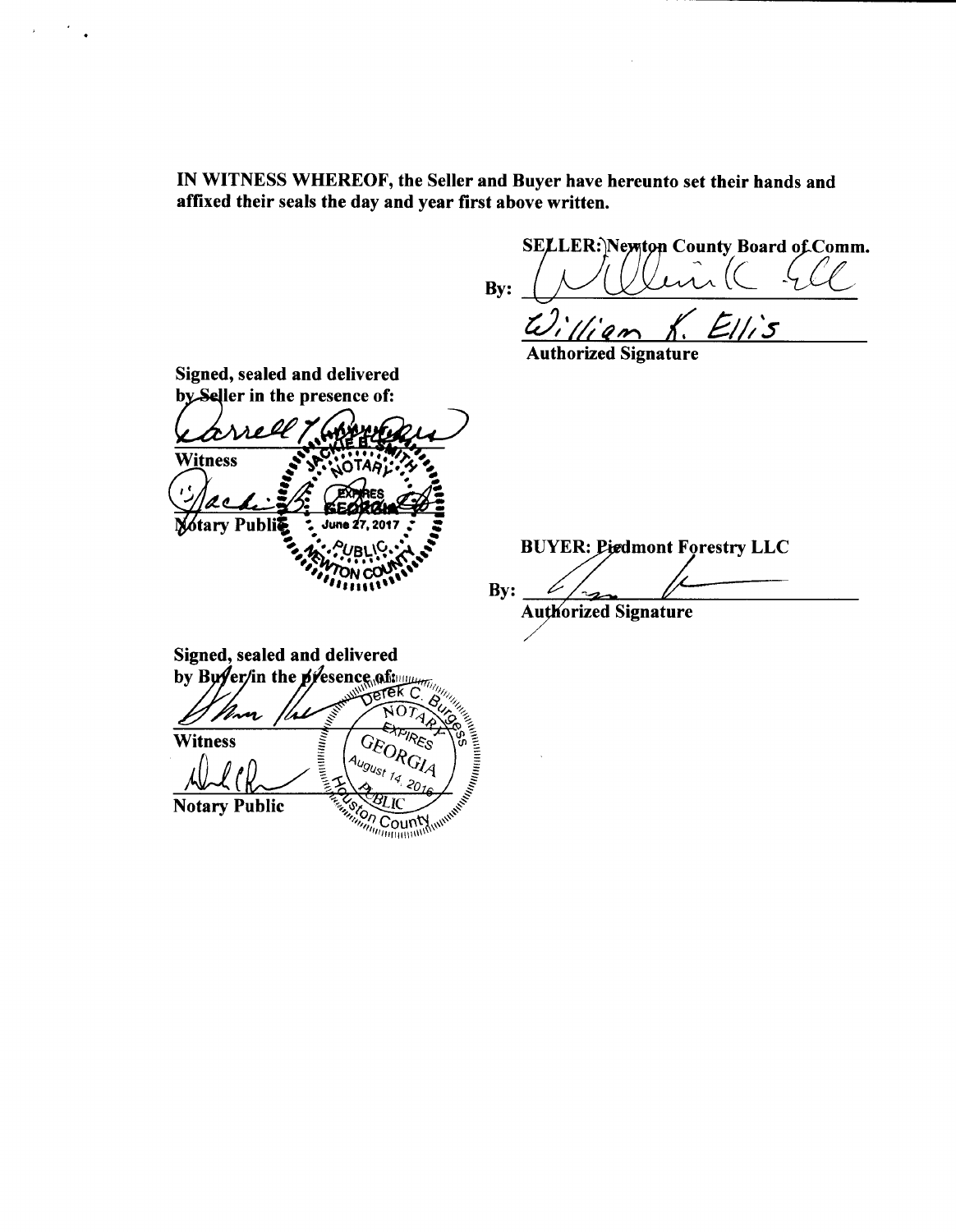$\pmb{\mathsf{I}}$